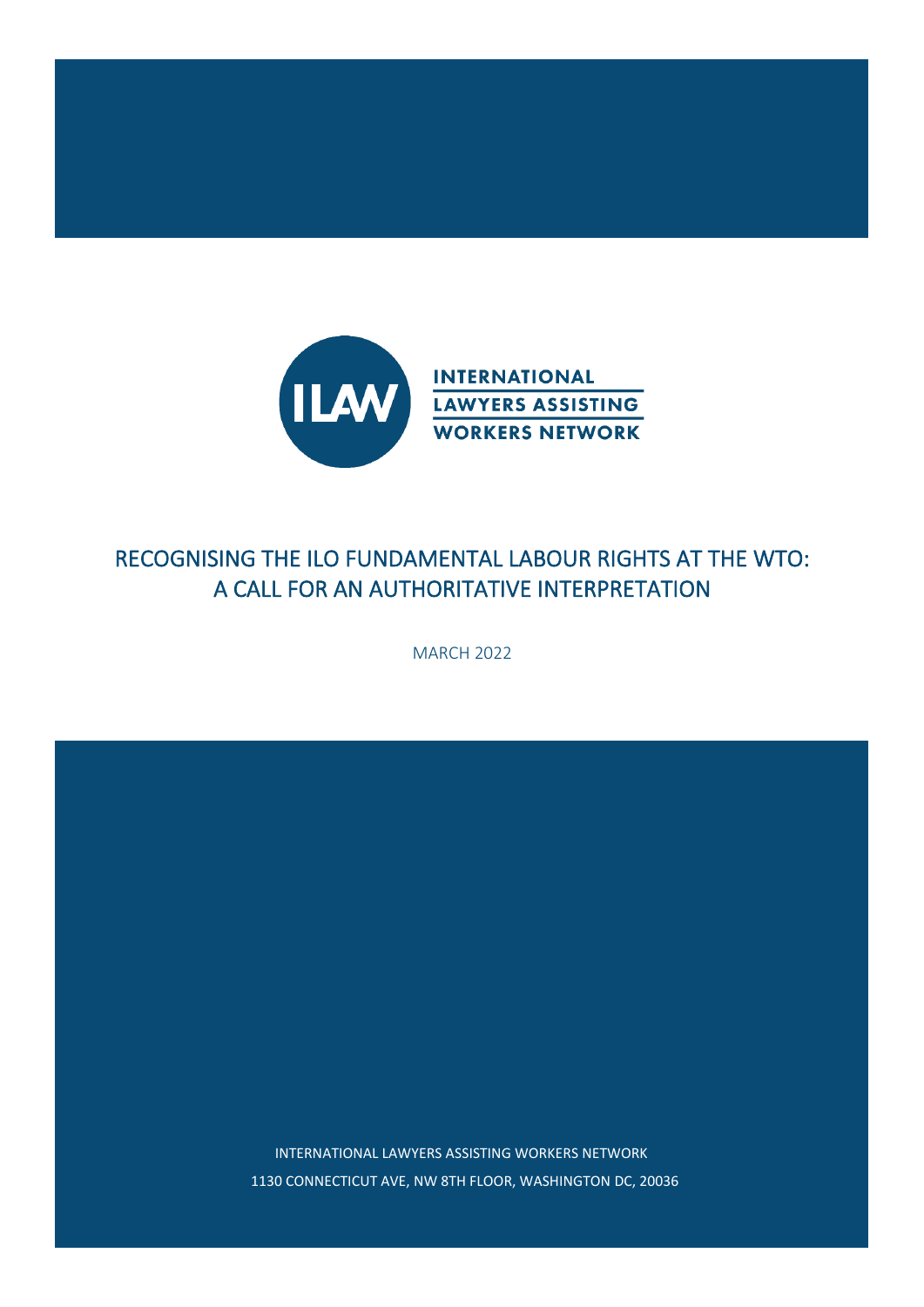# INTRODUCTION

This memorandum considers the legal foundation and procedure for WTO members to adopt an interpretive statement under Art IX:2 of the WTO Agreement which would affirm an interpretation of the 'public morals' exception in Article XX of GATT 1994 and Article XIV of GATS to be inclusive of ILO fundamental labour rights, would address potential limitations on the application of the exception found in the chapeau, and would outline the possible role of ILO determinations in any legal proceedings on the issue.

# 'PUBLIC MORALS' UNDER GATT AND GATS AND RESPECT FOR FUNDAMENTAL LABOUR RIGHTS

Article XX(a) of GATT and Article XIV(a) of GATS permit WTO members to adopt measures that are 'necessary to protect public morals'. The WTO Panel in *US – Gambling* said, in a phrase that has now become canonical in WTO law, that the concept of 'public morals' covers 'standards of right and wrong conduct maintained by or on behalf of a community or nation.'[2](#page-1-1) Moreover, the Panel said, the content of this term 'can vary in time and space, depending upon a range of factors, including prevailing social, cultural, ethical and religious values' and 'Members should be given some scope to define and apply for themselves the concepts of "public morals" and "public order" in their respective territories, according to their own systems and scales of values.'[3](#page-1-2) The WTO Panel in *EC – Seal Products* reiterated the point, saying that 'WTO Members are afforded a certain degree of discretion in defining the scope of 'public morals' with respect to various values prevailing in their societies at a given time.'

It is abundantly clear that the meaning of 'public morals' is distinct for each WTO Member, even if different WTO Members may, for one reason or another, share those 'public morals'. This development in the case law also disposes of the idea, advanced by some authors prior to *US – Gambling*, that the concept of 'public morals' has to be interpreted in a manner that was common to all WTO Members. That now redundant approach had led to discussion on whether 'public morals' should be limited to 'core' issues, such as pornography, [4](#page-1-3) or whether, rather, the term should be updated in light of contemporary concerns.<sup>[5](#page-1-4)</sup> But for fifteen years it has been clear that, to determine the scope of 'public morals' for any given WTO Member, one needs only to look at evidence from that WTO Member itself.

Two types of evidence have been considered admissible to this effect. First, there can be actual documentation of public concerns. In *EC – Seal Products*, the Panel accepted the following statement, from the European Commission Proposal on the legislation at issue (an explanatory memorandum) as evidence that the EU public was concerned about animal welfare aspects of killing and skinning seals and trade in products resulting from these practices:

<span id="page-1-0"></span><sup>1\*</sup> This memorandum was prepared on behalf of the ILAW Network by Dr. Tibisay Morgandi, Assistant Professor, School of Law, Queen Mary University of London (t.morgandi@qmul.ac.uk).

<span id="page-1-1"></span><sup>2</sup> Panel Report, *US – Gambling*, WT/DS285/R, adopted 20 April 2005, para 6.465. The phrase has been adopted and applied in numerous WTO disputes since then without any objection from any WTO Members.

<span id="page-1-2"></span> $3$  Ibid, para 6.461.

<span id="page-1-3"></span><sup>4</sup> Christoph Feddersen, 'Focusing on Substantive Law in International Economic Relations: The Public Morals of GATT's Article XX(a) and "Conventional" Rules of Interpretation' (1998) 7 Minnesota Journal of Global Trade 75, at 115.

<span id="page-1-4"></span><sup>5</sup> Robert Howse, 'The World Trade Organization and the Protection of Worker's Rights' (1999) 3 Journal of Small and Emerging Business Law 131, at 142-45.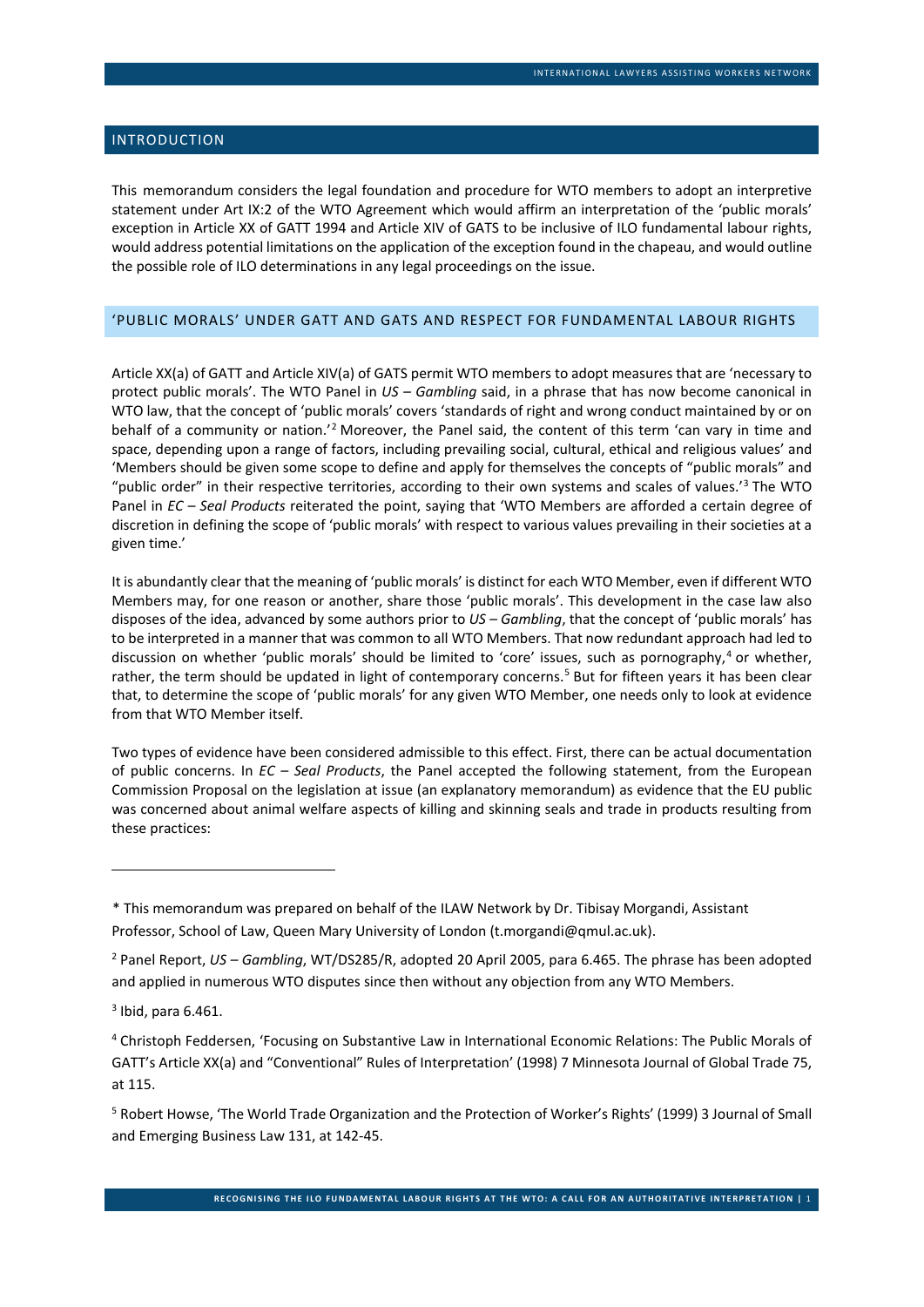For several years, many members of the public have been concerned about the animal welfare aspects of the killing and skinning of seals and about trade occurring in products possibly derived from seals that have been killed and skinned with avoidable pain, distress and other forms of suffering, which seals, as sentient mammals, are capable of experiencing. Those concerns have therefore been expressed by members of the public out of ethical reasons. The Commission received during the last years a massive number of letters and petitions on the issue expressing citizens' deep indignation and repulsion regarding the trade in seal products in such conditions.[6](#page-2-0)

Second, and more commonly, panels have accepted evidence of existing laws targeted at the relevant concerns. In *US – Tariff Measures*, for example, the panel accepted, as evidence of US 'public morals' concerns about theft, misappropriation and unfair competition,<sup>[7](#page-2-1)</sup> a long list of domestic US laws that prohibited theft, extortion, cyberenabled theft and cyber-hacking, economic espionage and the misappropriation of trade secrets, anticompetitive behaviour (in particular the prohibition and criminalization of monopolization), contracts, torts, patents and governmental takings of property.[8](#page-2-2) But even this type of evidence is not always necessary. In *China – Publications and Audiovisual Products*, the United States did not contest China's claim that its censorship measures were directed at protecting its public morals, and the panel proceeded on the basis that they did, without seeking any evidence on the issue at all.<sup>[9](#page-2-3)</sup>

In summary, WTO Members are afforded significant latitude in defining their own 'public morals', which they can evidence by reference to documentation of public concerns or domestic laws. It is therefore not surprising that there has not been any dispute to date in which a WTO Member has been unsuccessful in arguing that its measures are based on its 'public morals'. And the concerns that have been justified on these grounds are broad. In the most recent WTO dispute to have considered the meaning of 'public morals', *US – Tariff Measures*, the WTO Panel summarised the concerns that have been held to fall within the term 'public morals' to that date:

Prior WTO adjudicators have found the following policies as pertaining to public morals: prevention of underage gambling and the protection of pathological gamblers; restricting prohibited content in cultural goods, such as violence or pornographic content, as well as protection of Chinese culture and traditional values; protecting animal welfare; combatting money laundering; or bridging the digital divide within society and promoting social inclusion.<sup>[10](#page-2-4)</sup>

Against this background, it is very difficult to imagine that a WTO Member would not be able to argue that a concern about violations of fundamental labour rights would not qualify as its 'public morals'. What would be needed is some evidence that the public or the state more generally is concerned about violations of fundamental labour rights. Such evidence could be in the form of opinion surveys, along the lines of the evidence in *EC – Seal Products*, or it could be in the form of laws that prohibit violations of fundamental labour rights. It should also be relevant, though to date it has not been relevant, whether the regulating WTO Member at issue is subject to international obligations with respect to fundamental rights, for example an international treaty in which it endorses fundamental labour rights. Such treaties could include ILO Conventions, but they can also include free trade agreements, many of which now include independent obligations to comply with ILO core labour standards. Concluding such a treaty is also strong evidence of the concerns of the party to that treaty.

<span id="page-2-0"></span><sup>6</sup> Panel Report, *EC – Seal Products*, WT/DS400/R, adopted 18 June 2014, para 7.395.

<span id="page-2-1"></span> $<sup>7</sup>$  ibid, para 7.140.</sup>

<span id="page-2-2"></span><sup>8</sup> Panel Report, *US – Tariff Measures*, WT/DS543/R, circulated 15 September 2020, para 7.127.

<span id="page-2-3"></span><sup>9</sup> Panel Report, *China – Publications and Audiovisual Products*, WT/DS363/R, adopted 19 January 2010, para 7.7643.

<span id="page-2-4"></span><sup>10</sup> Panel Report, *US – Tariff Measures*, WT/DS543/R, circulated 15 September 2020, para 7.118 (references omitted).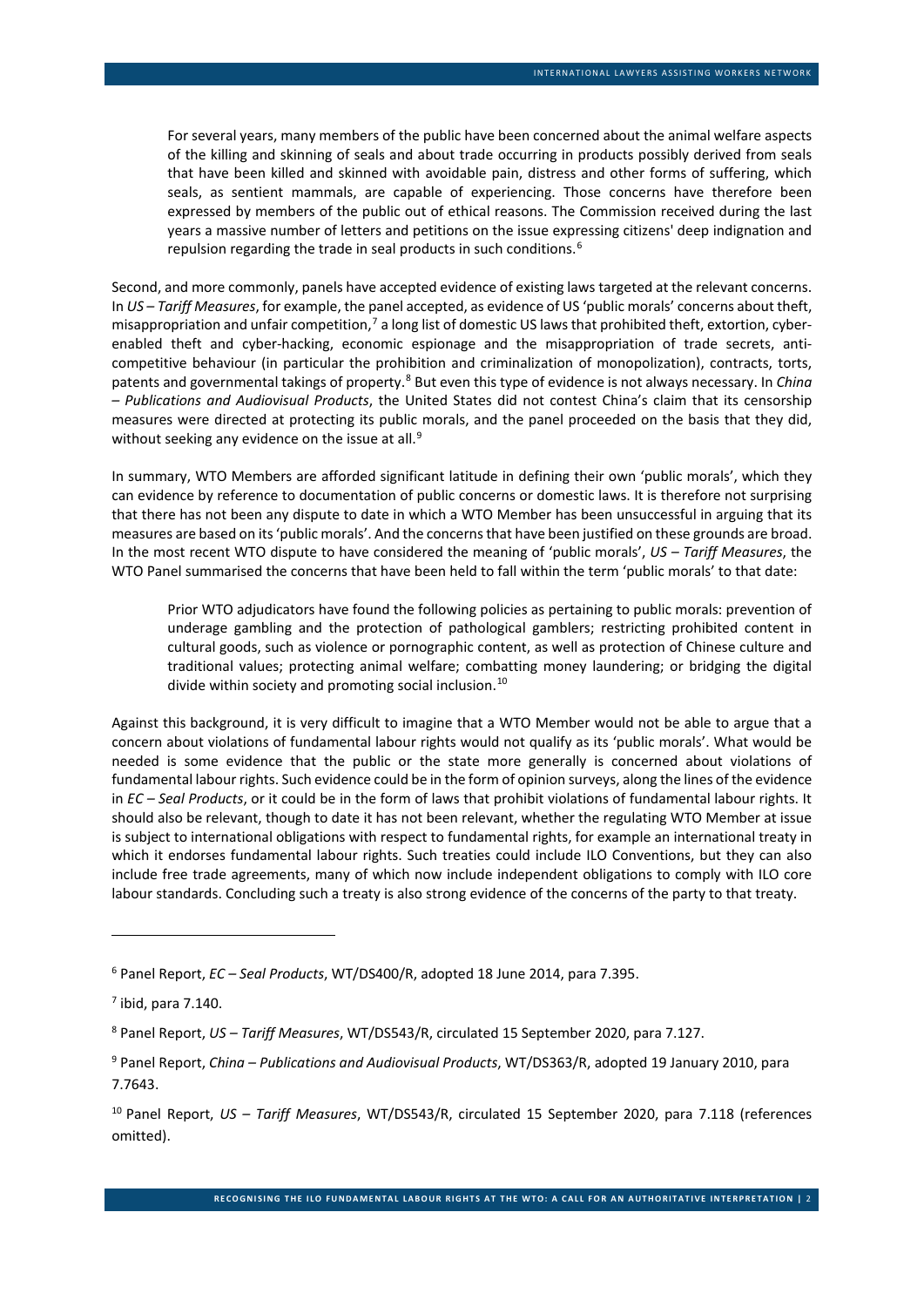It is perhaps conceivable that there might be a WTO Member for which it is not possible to obtain concrete evidence that the public is concerned with violations of fundamental labour rights, and that has avoided undertaking any such international obligations and refrained from adopting any domestic legislation on fundamental labour rights, and therefore which is unable to satisfy the very low bar that is now required to demonstrate that a particular concern qualifies as that Member's 'public morals'. But it is very difficult to imagine such a scenario in practice. Indeed, even egregious violators of fundamental labour rights themselves tend to forbid the practice domestically. It is consequently possible to state, with a very high degree of confidence, that for all WTO Members a law targeted at prohibiting fundamental labour rights violations would come within its definition of 'public morals'.

This notwithstanding, there is still value in obtaining agreement within the WTO that this is the case. This is not only because such an agreement would settle the matter conclusively, for any WTO members who might be sceptical of this caselaw, but also because it could soften certain other conditions on the application of the public morals defence to measures targeting violations of fundamental labour rights. In particular, WTO Members should be able to agree that measures that are adopted pursuant to ILO recommendations are *ipso facto* justified under the GATT and GATS public morals exceptions without any need to demonstrate that such measures are necessary to the protection of public morals, and without any need to demonstrate that such measures do not constitute arbitrary or unjustifiable discrimination between countries where the same conditions prevail.

There are several instruments that could be adopted for this purpose, including an amendment to the GATT 1994 or GATS specific to violations of fundamental labour rights, or even a waiver of WTO obligations in such cases. The most appropriate instrument, however, is likely to be an authoritative interpretation under Article IX:2 of the WTO Agreement. The reason that this is appropriate is that, unlike a waiver or an amendment, an authoritative interpretation does not imply that, in the absence of that interpretation, the law would be any different. In contrast, a failed attempt to obtain a waiver could result in the impression that the law in the absence of that waiver prevents what the waiver was designed to allow. Moreover, authoritative interpretations can, in theory at least, be adopted with a 75 per cent majority of WTO members. This makes it technically feasible to obtain agreement to adopt an authoritative interpretation even in the face of opposition from that small proportion of WTO members who might be reluctant to agree.

### AUTHORITATIVE INTERPRETATIONS

Article IX:2 of the WTO Agreement states as follows:

 The Ministerial Conference and the General Council shall have the exclusive authority to adopt interpretations of this Agreement and of the Multilateral Trade Agreements. In the case of an interpretation of a Multilateral Trade Agreement in Annex 1, they shall exercise their authority on the basis of a recommendation by the Council overseeing the functioning of that Agreement. The decision to adopt an interpretation shall be taken by a three-fourths majority of the Members. This paragraph shall not be used in a manner that would undermine the amendment provisions in Article X.

#### LEGAL STATUS

Authoritative interpretations have a fundamental legal status within the WTO legal system. In particular, they govern the interpretations of WTO law made by WTO dispute settlement organs. Article 3.9 of the WTO Dispute Settlement Understanding (DSU) states that '[t]he provisions of this Understanding are without prejudice to the rights of Members to seek authoritative interpretation of provisions of a covered agreement through decision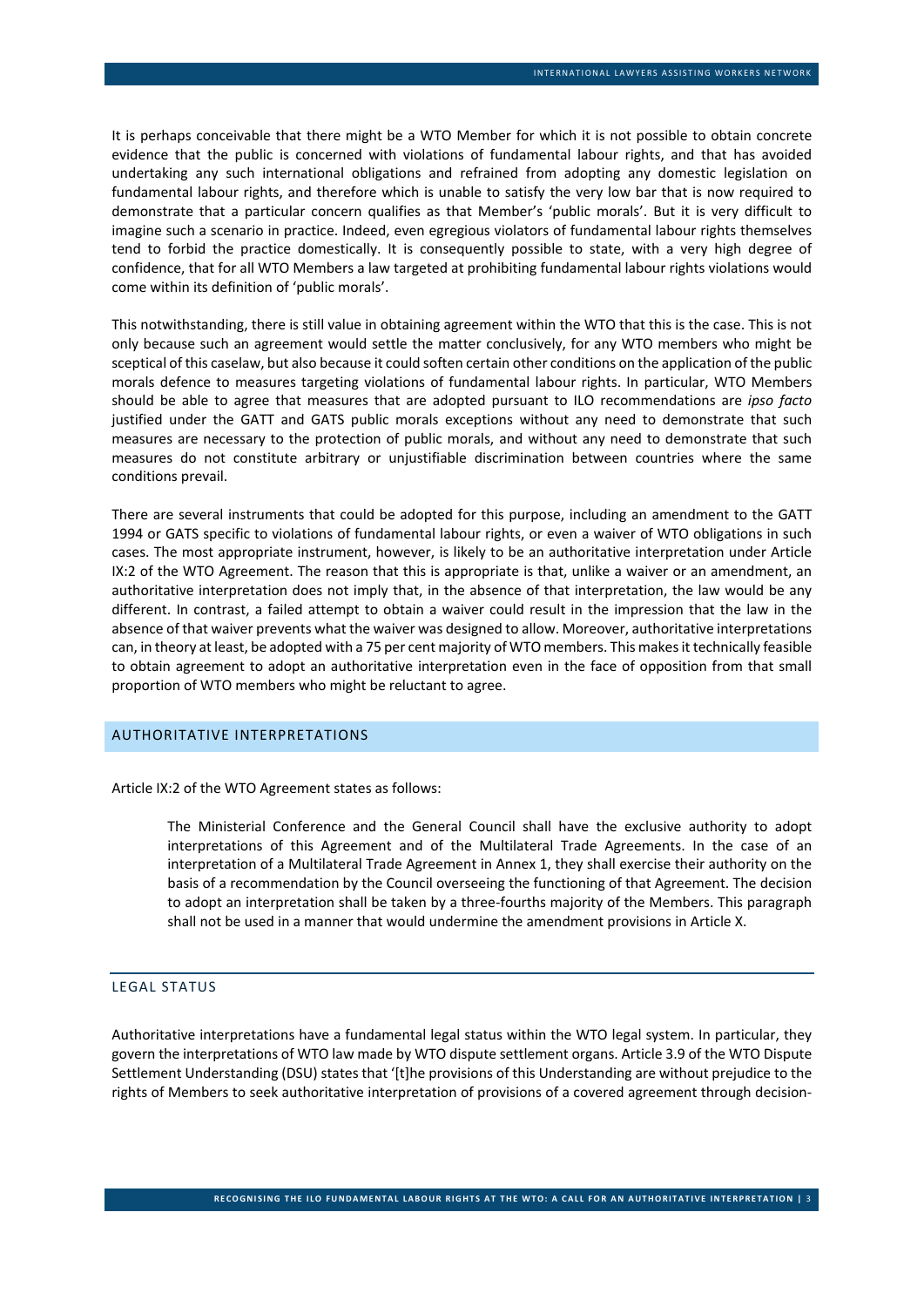<span id="page-4-7"></span>making under the WTO Agreement.' Second, authoritative interpretations are binding on all WTO Members, <sup>[11](#page-4-1)</sup> in contrast to WTO panel and Appellate Body reports which, once adopted, are only binding on the parties to the dispute (even though these reports are generally followed by subsequent panels, absent cogent reasons to the contrary).

<span id="page-4-0"></span>There is also a question whether an authoritative interpretation under Article IX:2 of the WTO Agreement is able to modify WTO law. The better view, it is submitted, is that it cannot, on two grounds: interpretation is traditionally distinguished from amendment, and Article IX:2 specifies that authoritative interpretation cannot be used to undermine the amendment procedure set out in Article X.<sup>[12](#page-4-2)</sup> Authoritative interpretations are therefore limited to decisions about the *meaning* of a legal provision, rather than introduction, deletion or disabling of a legal provision.

What is more difficult to know is whether authoritative interpretations have a retroactive effect. The orthodox position in international law is that all interpretations of the law *ipso facto* have retroactive effect. [13](#page-4-3) This was explained by the Permanent Court of International Justice (the precursor to the International Court of Justice) in 1931, when it said that 'the interpretation given by the Court to the terms of the Convention has retrospective effect—in the sense that the terms of the Convention must be held to have always borne the meaning placed upon them by this interpretation.'[14](#page-4-4) However, retroactive authoritative interpretations can be problematic in certain circumstances, for example if they override previous jurisprudence, or when they are adopted in the context of pending proceedings.[15](#page-4-5) Within the WTO, the United States took the position that an authoritative interpretation should never have any retroactive effect, and in particular for pending disputes:

<span id="page-4-8"></span>[A]ny 'authoritative interpretation' of the WTO must apply only with respect to disputes initiated after the interpretation takes effect, that is, disputes for which a request for consultations is made on or after the adoption of that interpretation. It is unacceptable to change the rules of procedure during the pendency of a dispute without the agreement of the parties to the dispute.[16](#page-4-6)

On the other hand, the US does not seem to be convinced of the merit of this position. Only two years later it asserted in an investment arbitration that 'the general rule is that interpretations of a treaty provision – whether

<span id="page-4-1"></span><sup>11</sup> WTO Appellate Body Report, *US – Tax Treatment for 'Foreign Sale Corporations'*, WTDS108/AB/R, adopted 20 March 2000, para 112; WTO Appellate Body Report, *US – Clove Cigarettes*, WT/DS406/AB/R, 24 April 2012, para 250.

<span id="page-4-2"></span><sup>&</sup>lt;sup>12</sup> Tarcisio Gazzini, 'Can Authoritative Interpretation Under Article IX:2 of the Agreement Establishing the WTO Modify the Rights and Obligations of Members?'(2008) 57 International and Comparative Law Quarterly 169. Contra, Claus-Dieter Ehlermann and Lothar Ehring, 'The Authoritative Interpretation under Article IX:2 of the Agreement Establishing the World Trade Organization (2005) 8 Journal of International Economic Law 803, 808- 812, mainly on the grounds that such a restriction would render an authoritative interpretation subject to review in dispute settlement proceedings.

<span id="page-4-3"></span><sup>&</sup>lt;sup>13</sup> Anthea Roberts, 'Power and Persuasion in Investment Treaty Interpretation: The Dual Role of States' (2010) 104 American Journal of International Law 179, 201.

<span id="page-4-4"></span><sup>&</sup>lt;sup>14</sup> Access to German Minority Schools in Upper Silesia [1931] PCIJ Rep Series A/B No 40, 19. The EU Court of Justice has said the same: Case C-262/12 *Vent de colère*, EU:C:2013:851, para 39.

<span id="page-4-5"></span> $15$  Gazzini, above at n [12,](#page-4-0) 178, denies retroactivity for concluded disputes, but allows retroactivity for pending disputes.

<span id="page-4-6"></span><sup>&</sup>lt;sup>16</sup> WTO General Council, Procedures for Amendment and Interpretation of the Dispute Settlement Understanding – Communication from the United States, WT/GC/W/144, 5 Feb 1999, 4.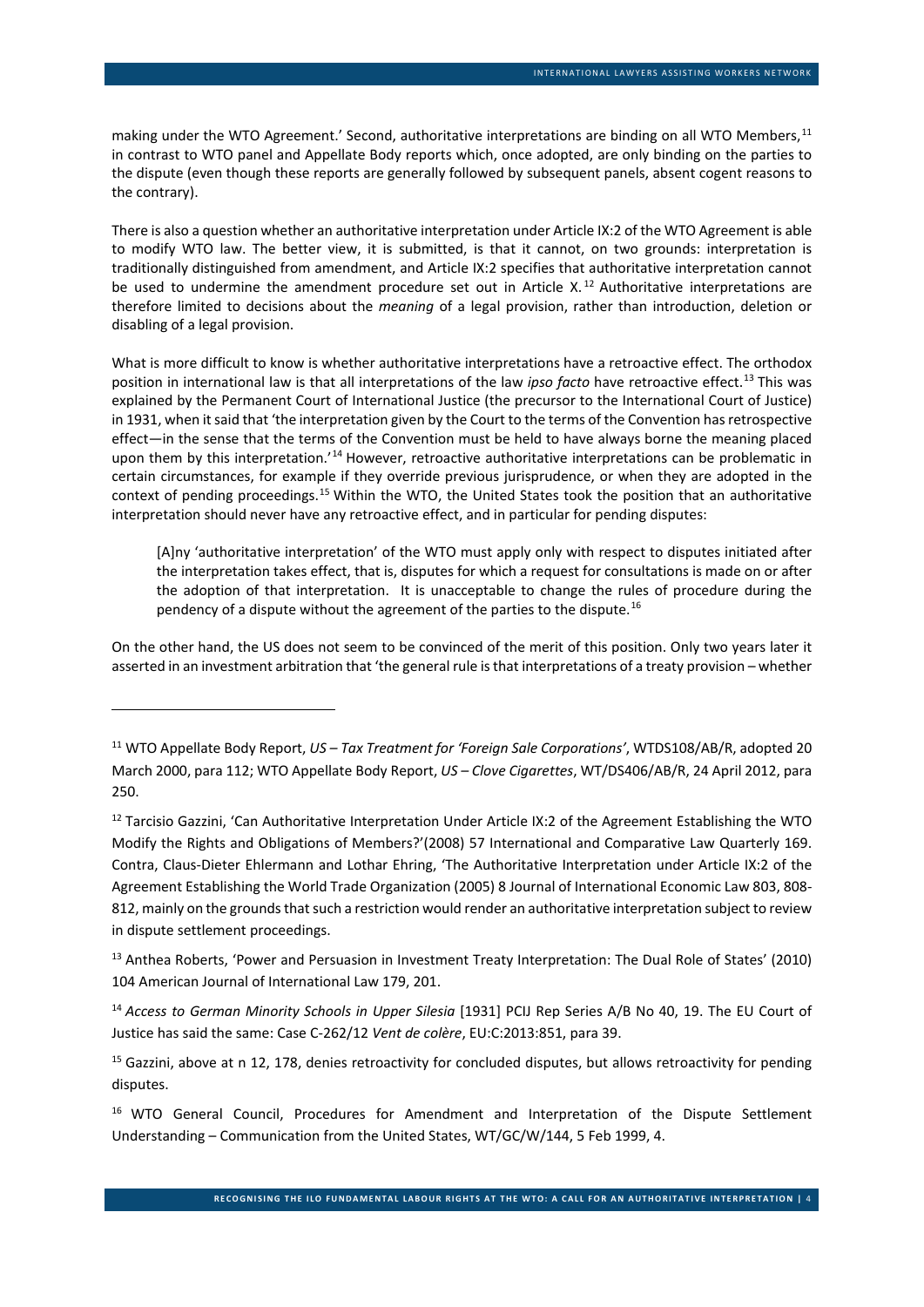by the treaty parties or by an international tribunal – are retroactive in effect, since an interpretation does not change the content of a provision, it merely clarifies what the provision always meant.'[17](#page-5-0) This, moreover, was in precisely the same circumstances that, in the WTO, the US had called 'unacceptable', namely a changing of the law without the agreement of the parties to the dispute (in that case, an investor and the US as respondent).

Overall, then, the traditional position is likely to be correct, namely that authoritative interpretations have retroactive effect, unless of course the treaty parties specify otherwise.

## DECISION-MAKING PROCEDURE

Both the GATT 1994 and the GATS are multilateral trade agreements in Annex 1 of the WTO Agreement. Hence, a vote on a decision to adopt an authoritative interpretation of Article XX of GATT 1994 and of Article XIV of GATS would need to be taken on the basis of a recommendation of the Council for Trade in Goods and the Council for Trade in Services respectively. This is a non-negotiable condition.<sup>[18](#page-5-1)</sup>

Article IX:2 states a requirement for a 75 per cent vote in favour of a decision to adopt an authoritative interpretation. There are currently 164 WTO Members, though, according to Article IX:1 of the WTO Agreement (and footnote 2 to Article IX:1), the EU and its Member States together are to have no more votes than the number of EU Member States that are also WTO Member States. In short, this means that there are 163 voting WTO Members, so a 75 per cent vote means at least 123 WTO Members, or 96 WTO Members plus the 27 EU Members' votes.

In practice, however, there has never been a vote on any matter in the WTO, except for some decisions taken just after the WTO was established, essentially due to procedural errors. Every decision has been taken on the basis of 'consensus', in accordance with Article IX:1 of the WTO Agreement, which is defined in footnote 1 to mean that no WTO Member present at a meeting where a decision is taken objects to that decision. This has been the case even though Article IX:1 also provides for the possibility of voting by majority on most matters when consensus cannot be reached.

If a vote were to be taken on an authoritative interpretation, in practice, as Article IX:2 requires a 75 per cent majority of all WTO Members, there would need at least to be 123 WTO Members at the General Council or Ministerial Conference meeting at which the decision is taken. There are usually around twenty WTO Members who, for capacity reasons, do not routinely attend General Council meetings, although the institution of hybrid meetings during the COVID pandemic has meant that they would more easily be able to attend, should they so choose.

#### AUTHORITATIVE INTERPRETATIONS IN PRACTICE

There has also never been an authoritative interpretation of a WTO Agreement, and there has only been one request for an authoritative interpretation. This was a request from the EU in 1999 and concerned the

<span id="page-5-0"></span><sup>17</sup> Post-Hearing Submission of Respondent, *Methanex v US*, 20 July 2001, 5.

<span id="page-5-1"></span><sup>18</sup> WTO Appellate Body Report, *US – Clove Cigarettes*, above at [n 11,](#page-4-7) paras 253–254.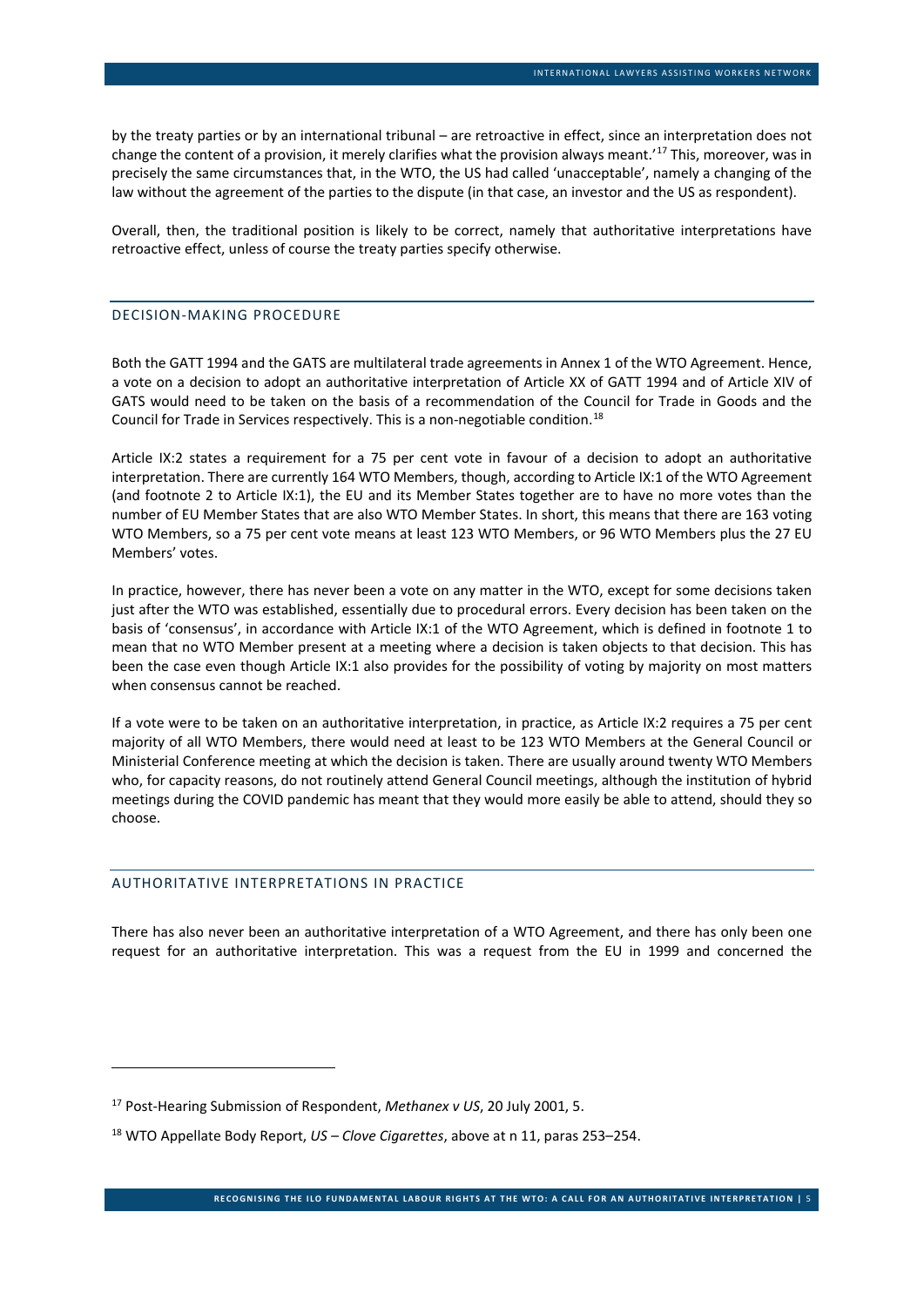interpretation of a procedural issue in the WTO Dispute Settlement Understanding.<sup>[19](#page-6-0)</sup> The United States objected to this request on the grounds that, in reality, it amounted to an amendment of the WTO Agreement,<sup>[20](#page-6-1)</sup> and after a lengthy discussion, in which WTO Members expressed a range of views, the Chairman of the General Council suggested that the matter be dealt with by the WTO Dispute Settlement Body, which is the WTO organ that administers the WTO Dispute Settlement Understanding.<sup>[21](#page-6-2)</sup> In fact, the matter was never resolved by the DSB and is currently dealt with by means of bilateral agreements between disputing parties.

This non-adoption of authoritative interpretations can be contrasted with the frequent practice of adopting other instruments in the WTO, which are also, in practice, adopted by consensus. There are, for example, many waivers of WTO obligations under Article IX:3 of the WTO Agreement. One reason for the difference in practice between authoritative interpretations and waivers might be that waivers are time limited and need to be regularly renewed, whereas authoritative interpretations are permanent.<sup>[22](#page-6-3)</sup> But WTO Members have also adopted several permanent amendments to the WTO agreements, including amendments to TRIPS, the Government Procurement Agreement, and the adoption of a new Trade Facilitation Agreement. WTO Members have also adopted a number of Ministerial Declarations which clarify WTO law, including a Declaration on TRIPS and Public Health (a precursor to the TRIPS waiver), and these have permanent effects.<sup>[23](#page-6-4)</sup> The reason underlying the reluctance of WTO Members to adopt authoritative interpretations must remain a mystery. Perhaps it has something to do with a memory of the US objection to the retroactivity of the authoritative interpretation proposed by the EU in the *Bananas* dispute.

## SUBSTANCE

The present question concerns an authoritative interpretation that would state that the term 'public morals', in Article XX of GATT 1994 and Article XIV of GATS, includes ILO fundamental labour rights, would address potential limitations on the application of the exception found in the chapeau, and would outline the possible role of ILO determinations in any legal proceedings on the issue.

It is without any doubt that an authoritative interpretation could state that 'public morals' includes ILO fundamental labour rights. That is a straightforward question of interpretation. Whether it is necessary to say this is another question. All WTO Members that are also ILO Member States can easily justify such position for themselves, based on the fact that they are bound by the ILO Declaration on Fundamental Labour Principles and Rights at Work. But an authoritative interpretation stating that this is the case would obviate the need to demonstrate the point by means of evidence.

There are also other terms in Article XX of GATT 1994 and Article XIV of GATS that could be clarified by an authoritative interpretation. As discussed in a previous note, the 'public morals' exception in these provisions is

<span id="page-6-0"></span><sup>&</sup>lt;sup>19</sup> WTO General Council, Request for an Authoritative Interpretation Pursuant to Article IX:2 of the Marrakesh Agreement Establishing the World Trade Organization – Communication from the European Communities, WT/GC/W/133, 25 January 1999.

<span id="page-6-1"></span><sup>&</sup>lt;sup>20</sup> WTO General Council, Communication from the United States, WT/GC/W/144, above at [n 16.](#page-4-8)

<span id="page-6-2"></span><sup>&</sup>lt;sup>21</sup> WTO General Council, Minutes of Meeting held on 15 and 16 February 1999, WT/GC/W/143, 13-32.

<span id="page-6-3"></span><sup>&</sup>lt;sup>22</sup> Ehlermann and Ehring, above at [n 12,](#page-4-0) 818.

<span id="page-6-4"></span><sup>23</sup> In WTO Appellate Body Report, *US – Clove Cigarettes*, above at n [11,](#page-4-7) para 260, the Appellate Body considered such declarations to have the status of subsequent agreements between the parties to the WTO Agreement, and hence to be taken into account in the interpretation of relevant WTO obligations pursuant to Article 31(2)(a) of the Vienna Convention on the Law of Treaties.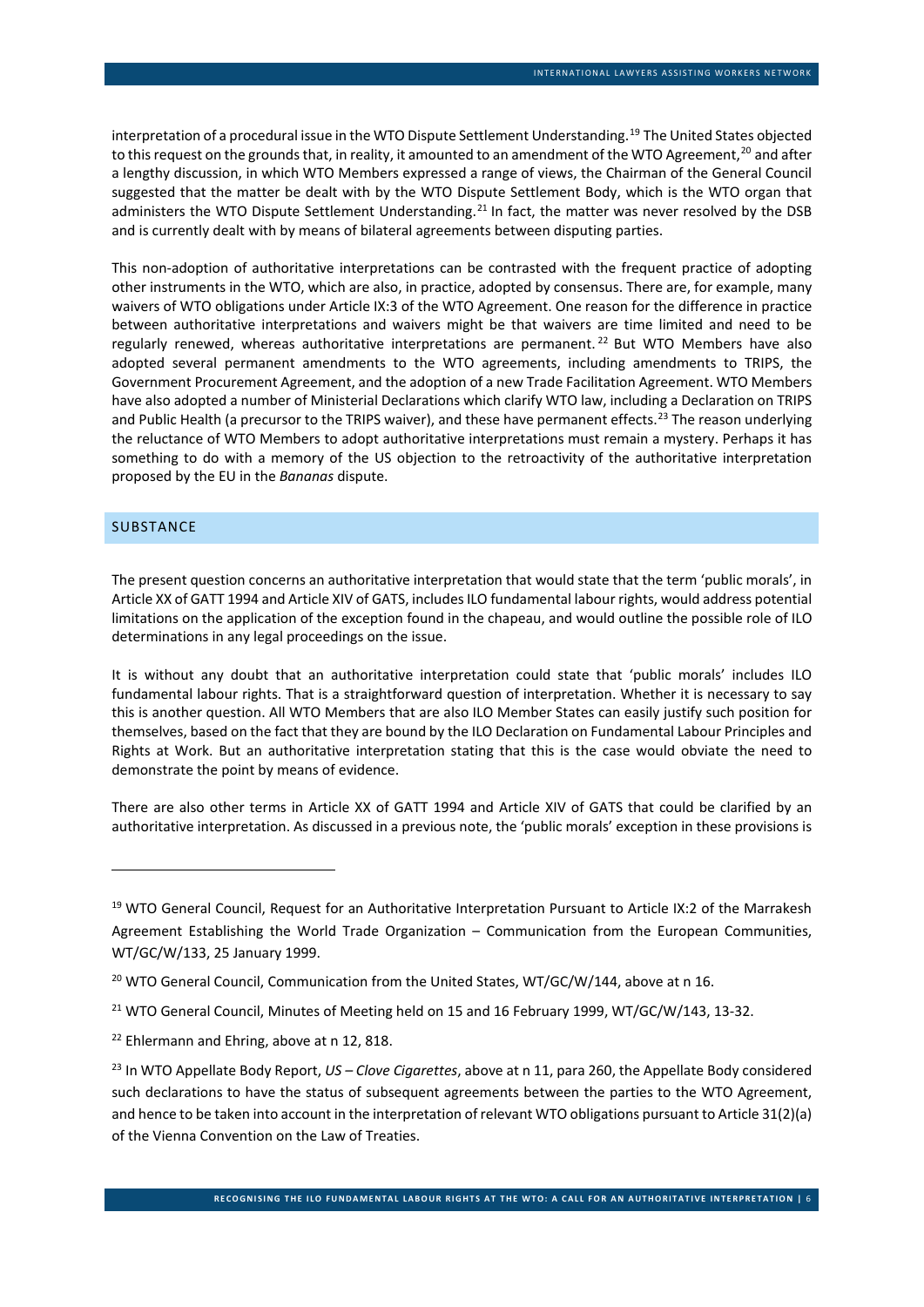conditioned by two necessity tests. First, a measure with the purpose of protecting public morals must also be 'necessary' to protect public morals. This will be the case if there is no alternative measure, reasonably available to that party, that achieves the same objective to the same degree but in a *less trade restrictive* manner. Second, while such a measure may be discriminatory, any such *discrimination* must also be *no more than necessary* to achieve a legitimate objective.

It is far from impossible for a measure restricting trade from a country that has violated fundamental labour rights to satisfy these two necessity tests, but to do so is arduous and it might not always be possible to show that a measure is perfectly calibrated to the risk of a fundamental labour rights violation in another country.

The first of these two necessity tests could be softened by means of an authoritative interpretation stating that a measure will be 'necessary' to the protection of public morals when it achieves that objective to a sufficient degree, without also requiring that there be no other measure that could achieve that objective in a less trade restrictive manner. Something similar was done, albeit in a different context, by the European Court of Justice when it said:

Whilst it is true that it is for a Member State which invokes an imperative requirement as justification for the hindrance to free movement of goods to demonstrate that its rules are appropriate and necessary to attain the legitimate objective being pursued, that burden of proof cannot be so extensive as to require the Member State to prove, positively, that no other conceivable measure could enable that objective to be attained under the same conditions.<sup>[24](#page-7-0)</sup>

In order to confine the scope of such a softened necessity test to violations of fundamental labour rights, reference could be made to ILO determinations.

As to the second necessity test, applicable to discrimination, the question is more complex, because nondiscrimination is such a core WTO norm. One possible way to treat this situation is to outsource the question of discrimination to the International Labour Organization, which has oversight of the labour practices of all WTO Members. Thus, if the ILO determines that a given WTO Member is violating fundamental labour rights, it will not be discriminatory to act on that basis even if there might be other WTO Members with equivalent practices against which the ILO has not taken any action.

Putting these considerations together, a decision for an authoritative interpretation could state as follows:

It is understood that a measure will be necessary for the protection of public morals and will not constitute arbitrary or unjustifiable discrimination if it relates to the observations or conclusions of the bodies of the International Labour Organisation's supervisory system (including the Committee of Experts, the Committee on Freedom of Association, a Commission of Inquiry or the Conference of the International Labour Organization.

A decision to adopt such an authoritative interpretation would need to be recommended to the General Council (which meets monthly) or the Ministerial Conference (which meets biennially) by the Council for Trade in Goods and the Council for Trade in Services respectively under Article IX:2 of the WTO Agreement for a vote by at least 3/4 of WTO Members.

# **CONCLUSION**

On the current state of the law, it is already the case that WTO Members would be able to rely upon the 'public morals' exception in Article XX(a) of the GATT 1994 and Article XIV of GATS to adopt trade restrictive measures

<span id="page-7-0"></span><sup>24</sup> ECJ, Case C-110/05, *Commission v Italy (Trailers)* [2009] ECR I-519, para 66.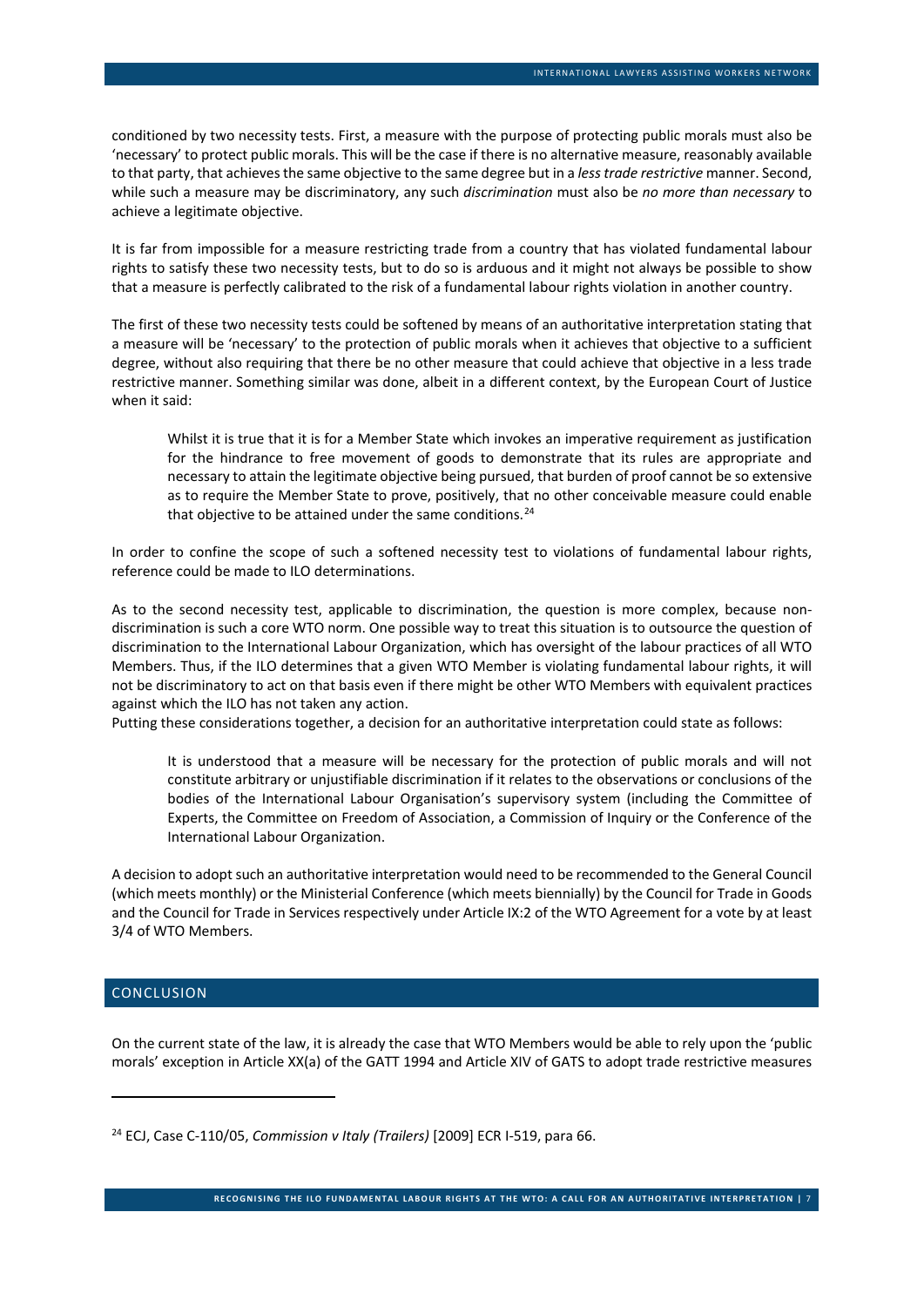in response to labour rights violations in other countries. These conditions could, in principle, be clarified by means of an authoritative interpretation under Article IX:2 of the WTO Agreement. For the reasons mentioned, such an authoritative interpretation is most likely to be adopted if it is based on a prior finding by the ILO, which has primary competence in this area. Thus, as suggested in the previous section, such an authoritative interpretation could be in the following form:

It is understood that a measure will be necessary for the protection of public morals and will not constitute arbitrary or unjustifiable discrimination if it relates to a recommendation made by a Commission of Inquiry or the Conference of the International Labour Organization.

There are still political obstacles to the adoption of such an authoritative interpretation. Notably, no authoritative interpretation has ever been adopted since the WTO was established in 1995, albeit the reason for this is not clear, as other equally significant instruments have been adopted in that time. More significantly, even though WTO decisions are able to be adopted by majority (or supermajority) voting, in practice all WTO decisions have been adopted by consensus. In short, the objection of even one WTO Member is almost certain to stymie any proposal to adopt an authoritative interpretation. Drafting a proposed authoritative interpretation that commands consensus is therefore critical to its success.